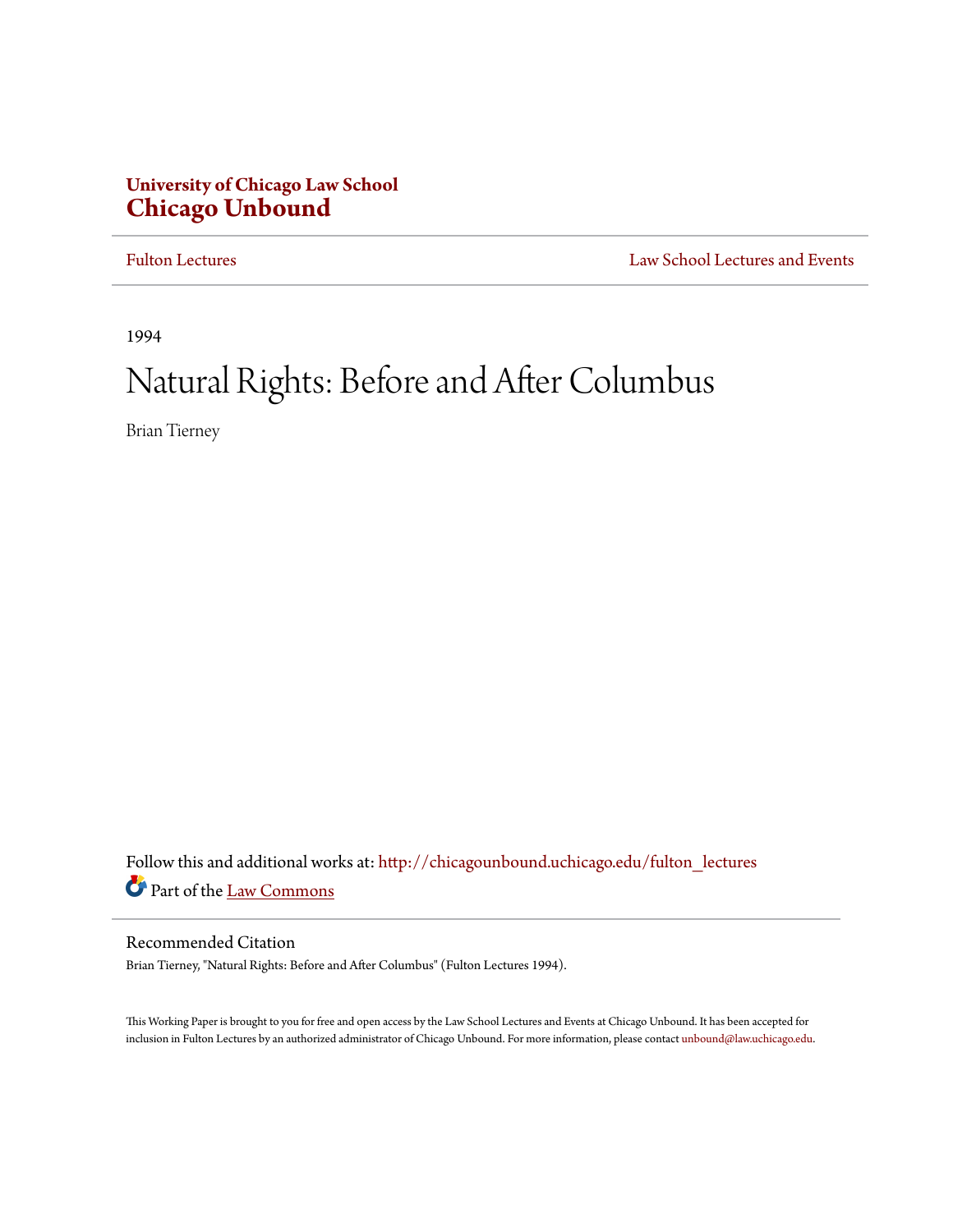

# THE LAW SCHOOL THE UNIVERSITY OF CHICAGO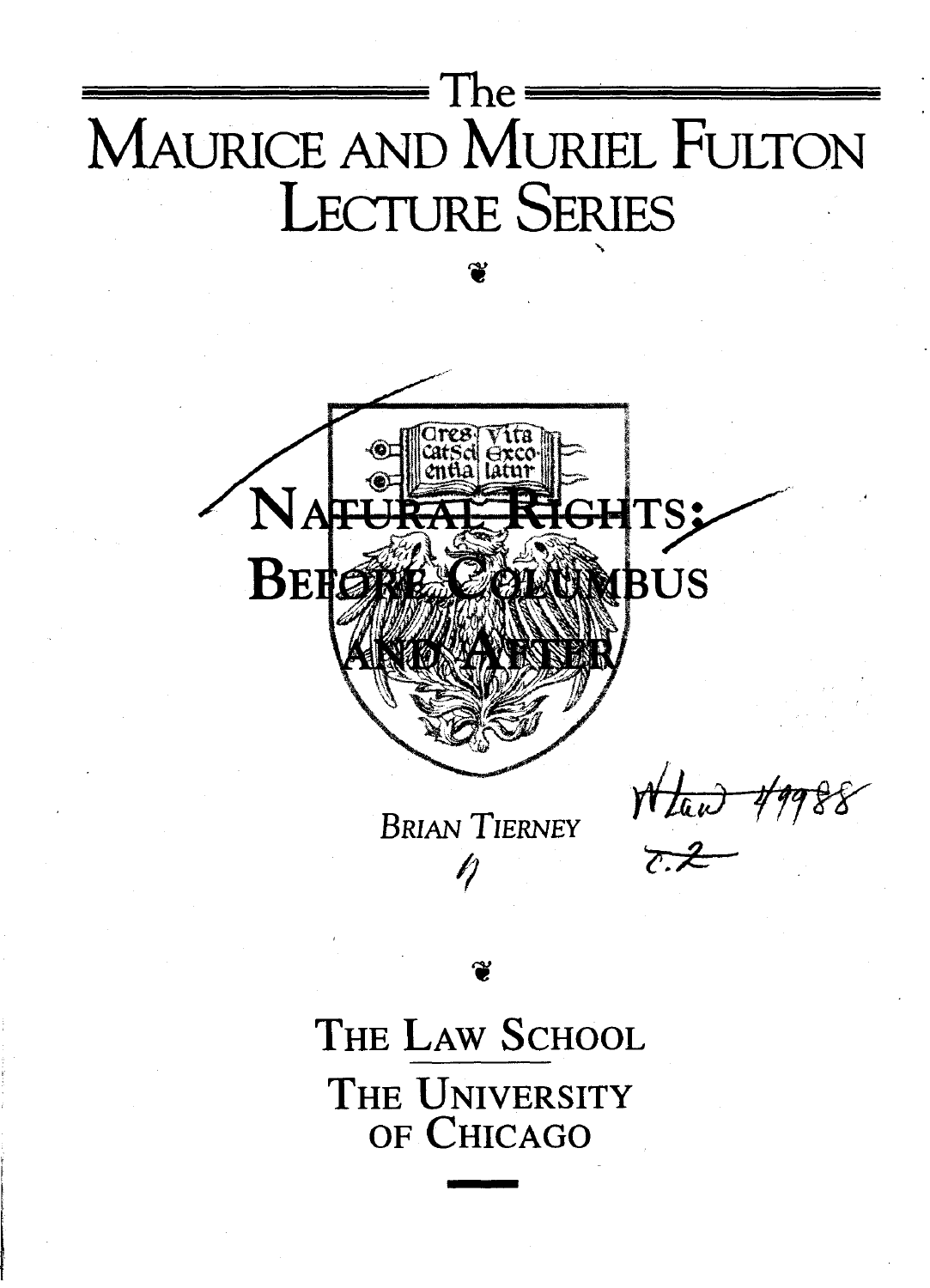### **Natural Rights - Before Columbus and After**

*by Brian Tierney\** 

You may remember that three years ago-in 1992--we were celebrating the fifth centenary of the famous voyage of Christopher Columbus—that is, celebrating or denigrating according to taste. We had to endure everything from Columbus the high-souled hero to Columbus the monster, spreading disease and destruction through an idyllic Indian civilization. My own interest at the time was a bit different. I had been working on the early, medieval origins of the idea of natural rights, or human rights as we say nowadays, and I began to ask myself what impact the encounter with America had on the tradition as it had developed by about 1500. I did wonder for a moment whether this was an altogether suitable topic for a law school occasion. Lawyers associate the idea of natural rights with people like Hobbes and Locke, or later with Thomas Jefferson and the "certain inalienable rights" of the Declaration of Independence. My interest seemed to be more a theme of political philosophy than of law. Then, however, I remembered a saying of Frederic Maitland, the greatest oflegal historians. He once wrote that, in its infancy, political philosophy is apt to look like sublimated jurisprudence. So it was, I would argue, within the tradition of natural rights.

Of course, the discovery of America influenced Western natural rights theories in many different ways. When John Locke wrote, "In the beginning all the world was America," he was thinking of a prepolitical society where men really lived in a state of nature, with real natural rights. However, for skeptics like Montaigne, the new knowledge of Amerindian societies led to a cultural relativism that eventually undermined all belief in a natural law common to all peoples and in universal natural rights. The most immediate impact of the discovery of America, though, was on the Spanish thinkers of the sixteenth century-people like Vitoria, De Soto, Las Casas, and Suarez. They debated passionately about the rights of the American Indians, sometimes opposing theories of universal natural rights to the revived Aristotelian doctrine of natural slavery. This immediate impact of America on Spanish thought is

<sup>\*</sup> Bryce and Edith Bowmar Professor of Humanistic Studies Emeritus, Cornell University.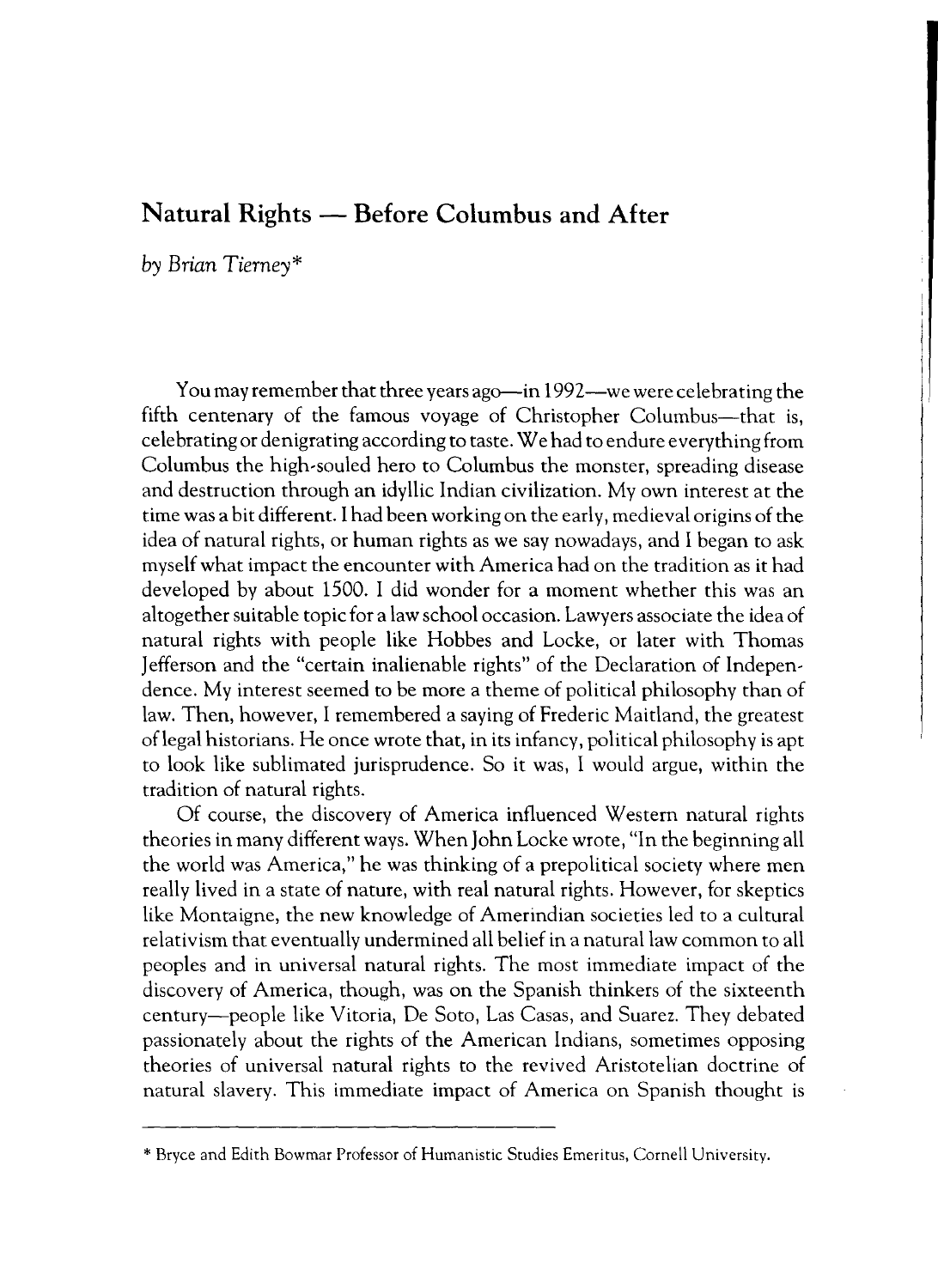something I shall want to consider, though one must traverse a good deal of medieval ground to get to that point.

This is really a necessary approach, for everyone agrees that the first writers on America did not address their task with minds like Locke's blank sheets of paper. For a long time they tried to fit the new found facts of the New World into the preconceptions of the Old World-preconceptions derived from centuries of earlier European experience and, in Spain, specifically from traditions of medieval juristic thought and Aristotelian-Thomist philosophy. As Lewis Hanke wrote, "They looked at the New World through medieval spectacles." It is as a medievalist that I apptoach their work. Las Casas, late in his life, wrote that he had studied the law for forty years. By now I must have studied the law for forty years—and those same lawyers that Las Casas knew so well—Innocent IV, Hostiensis, Baldus, Bartolus, Johannes Andreae, Petrus de Ancharano and so many more. This gives one a different perspective on the intellectual life of the early sixteenth century.

Any approach to natural rights theories, though, involves some twentiethcentury problems that I need to mention briefly at the outset. Those of you who are not specialists in this particular area of thought may not be aware that the field is in a state of considerable disarray. There is no agreement among the scholars who work in it. On the level of political discourse, a commitment to human rights seems mandatory. On the level of philosophical argument, however, the existence of such rights is often denied altogether. Alasdair McIntyre, for instance, has written that "There are no such rights and belief in them is one with belief in witches and in unicorns." By far the best philosophic argument for natural rights has come from Alan Gewirth at the University of Chicago. But his argument has evoked a chorus of dissent from other philosophers and from many different points of view. One recent author referred to a "welter" of current rights theories. There is just no consensus.

I suppose there are two basic arguments against natural rights nowadays. One is the cultural relativism I just mentioned. Hundreds of human societies exist. They all have different customs, different values. So there can't be one set of natural rights valid for all of them. The other objection comes, oddly enough, both from conservative Catholic thinkers and from left-wing Marxists. According to this argument, natural rights theories are based on mere selfish individualism. They ignore the moral value of community life. As Mary Ann Glendon wrote recently, "They put the self at the center of our moral universe." A historical approach cannot solve all such problems for modern theorists. But perhaps it can help us to address them in a more informed and sophisticated fashion.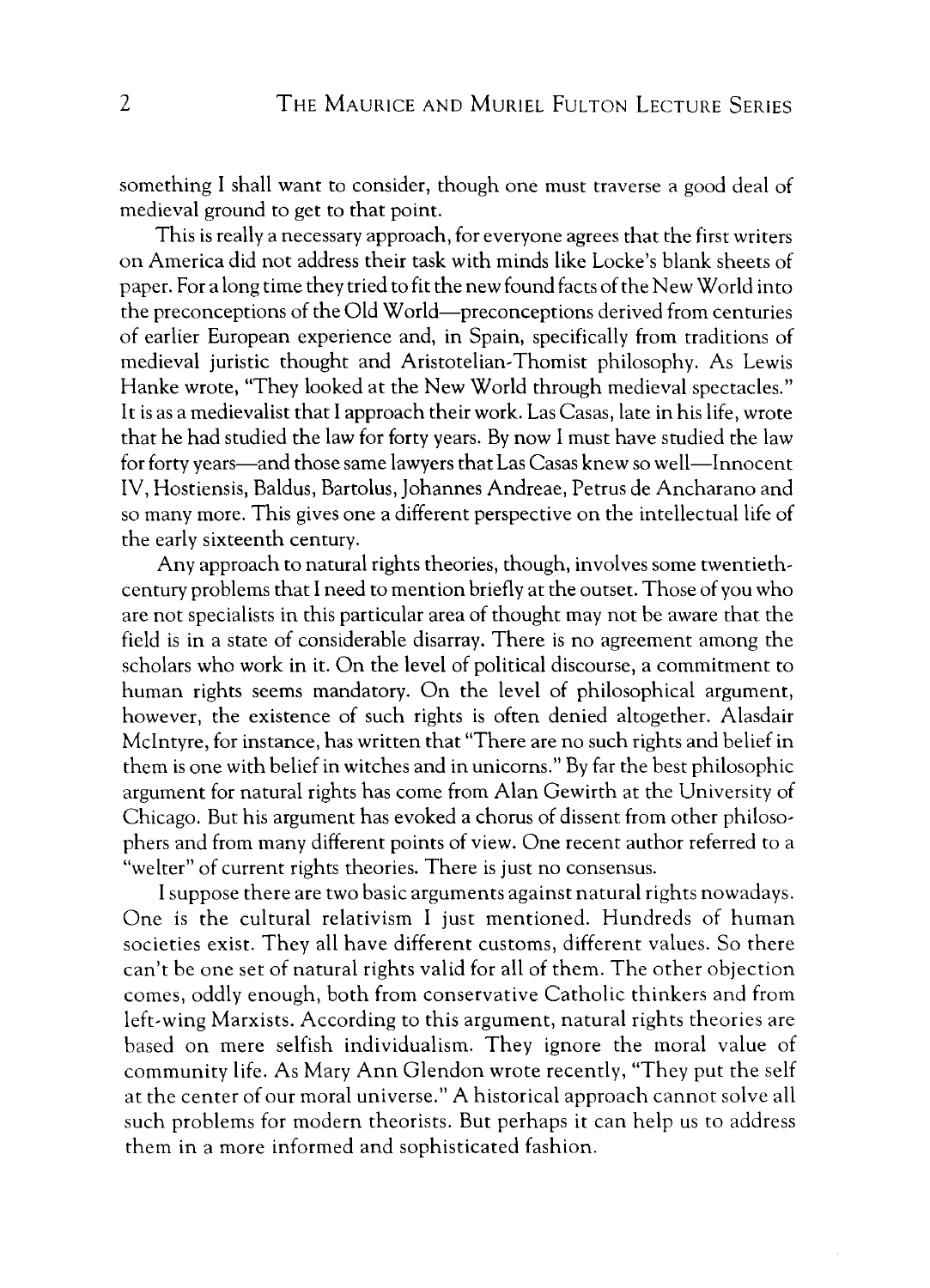That is my subject: to explain the origin of Western natural rights theories, their development up to about 1500, and the impact of America on their subsequent history. But when we turn to the historians of natural rights theories there is again no agreement. A United Nations document of 1949 optimistically declared that the concept of the rights of man "goes back to the very beginning of philosophy, East and West." Few historians would agree. All the great world civilizations have striven to establish justice and order, but most of them have not expressed their ideals in terms of individual natural rights. Think of classical China. It is hard to imagine a Confucian Hobbes or Locke. The emergence of a doctrine of natural rights is a contingent phenomenon. So the question a historian has to ask is: What historical context, or what set of circumstances, made the emergence of such a doctrine possible, or useful, or necessary? And what later historical contexts made the survival of the idea possible-including the context of the discovery of America? The problem is largely to understand how an ancient doctrine of natural law—ius naturale became transformed into a theory of subjective rights inhering in individuals.

Even among those who agree that the idea of natural rights is distinctively Western in origin, there is still no agreement about the relationship of rights theories to the whole tradition of Western culture. There seem to be three distinct schools of thought, at least. Some, like Maritain, would hold that the idea of natural rights was always implicit in Judeo-Christian teaching on the dignity and value of the human person. Another school of thought maintains that modern rights theories had a specifically seventeenth-century origin. C. B. MacPherson associated such doctrines with the nascent capitalism of the age. Leo Strauss emphasized the scientific materialist philosophy of Hobbes and concluded that the idea of natural rights was alien to the earlier classical and Christian tradition. Disciples of Strauss, like Walter Berns, will still write, "The very idea of natural rights is incompatible with Christian doctrine." Yet a third school, represented by Michel Villey, who has written many books and articles on this theme, holds that the idea of subjective rights was indeed derived from Christianity but from a distorted and aberrant form of Christian thought, specifically from the fourteenth century nominalist and voluntarist philosophy of the Franciscan William of Ockham. Villey dislikes all the modern talk of rights. Like Mcintyre, he sees it as only a form of mindless subjectivism. According to Villey, the good old tradition was represented by Thomas Aquinas, and it emphasized natural law and the common good, not selfish egotistical individual rights. Then along came Ockham. His nominalist philosophy naturally inspired an individualistic political theory. Ockham, Villey wrote, was the father of subjective right and, avoiding all sexism in the modern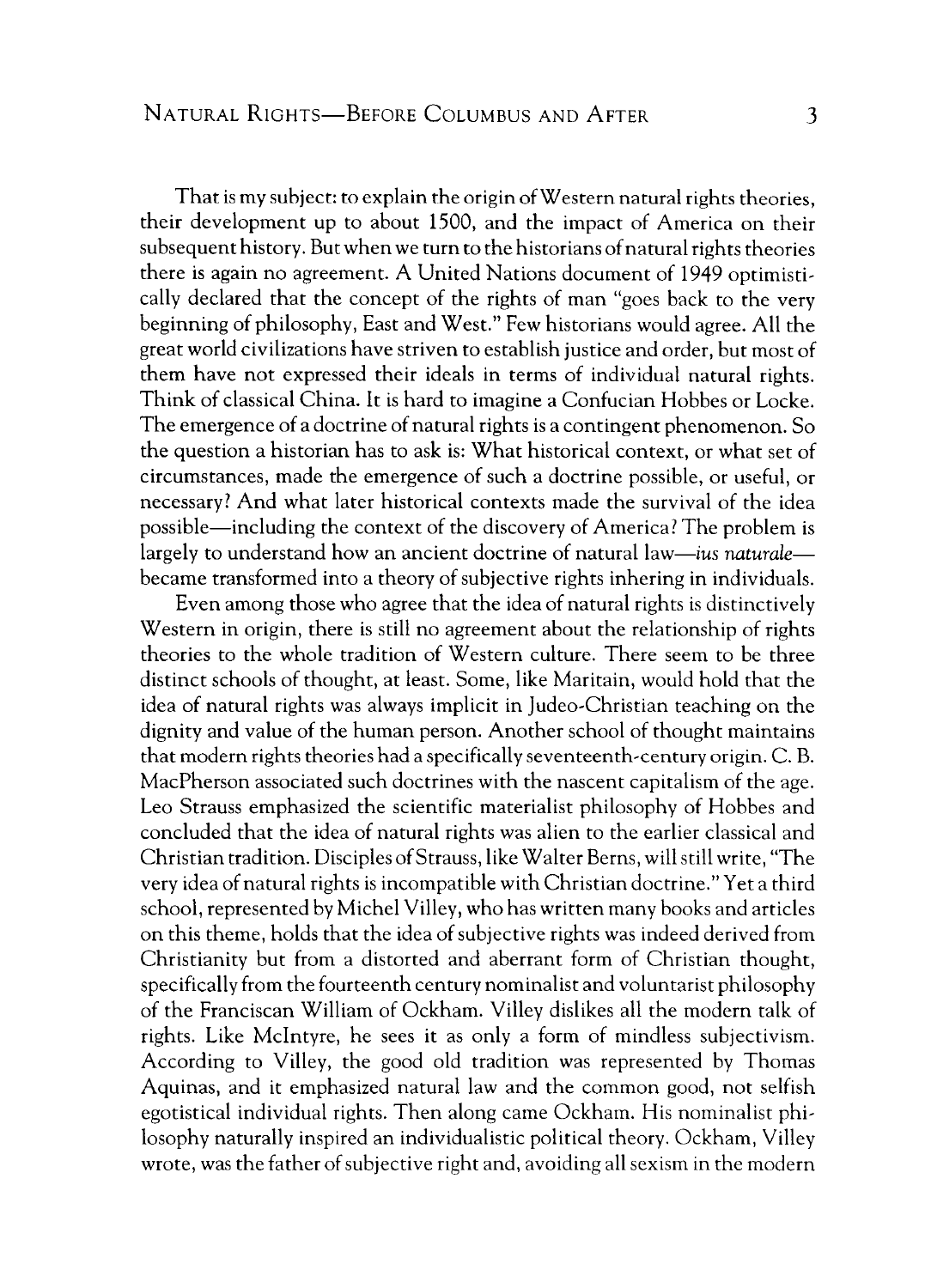fashion, he also stated that "the philosophy professed by Ockham is the mother of subjective right." Specifically, he argued, Ockham instituted a "semantic revolution" when he associated for the first time the two concepts, right and power, ius and *potestas.* Ockham, we are told, created a "monstrous hybrid" when he defined the word ius, that had originally meant objective right as a subjective power inhering in individuals.

This is, I would say, the reigning orthodoxy. Ockham is by far the favorite choice as originator of subjective natural rights for scholars who seek a preseventeenth-century origin of the doctrine. But none of the three positions I have sketched seems to me altogether adequate. As to the first, if an idea of individual rights has always been implicit in Christian doctrine it has most certainly not always been explicit. Christian authorities have suppressed rights in some contexts as well as affirming them in others. The whole problem is to understand when and how and why an old Judeo-Christian concept of human dignity found expression in a new doctrine of natural rights. The second view that finds the original source in Hobbes's supposedly atheistic philosophy seems to me clearly mistaken if only because there were major Christian natural rights theorists before Hobbes-Suarez and Grotius for instance. And, less obviously, a similar argument applies to the third view, which finds the origin of natural rights theories in Ockham. There really was no semantic revolution in his teaching on rights. It is true that Aquinas had no real theory of rights. But the use of the word *ius* to mean a subjective right was common in juristic writings before Aquinas, and long before Ockham. Specifically, the definition of a right as a power (Villey's semantic revolution) was widespread, especially among the canonists. Before 1200, the canonist Huguccio wrote concerning a bishopelect, "He has the right to administer, that is the power to administer." Such usages were commonplace. And Ockham appealed often to canonistic sources in forming his own rights theories.

We can now at last come to the real historical origin—as it seems to me of the medieval teaching on natural rights that Vitoria and Las Casas would inherit, and find some answers to the question I posed. What was the historical context that made the new teaching possible? It was, I have been arguing in a series of recent articles, the culture and jurisprudence of the late twelfth century. You must not think of that as astatic age. Historians now see the twelfth century as a major turning point in Western history. The demographic curve turned upward. New networks of commerce grew up. This was the age of the first great gothic cathedrals and the first universities. In religious thought there was a new emphasis on the individual human person—on individual intention in assessing guilt, on individual consent in marriage, on individual scrutiny of con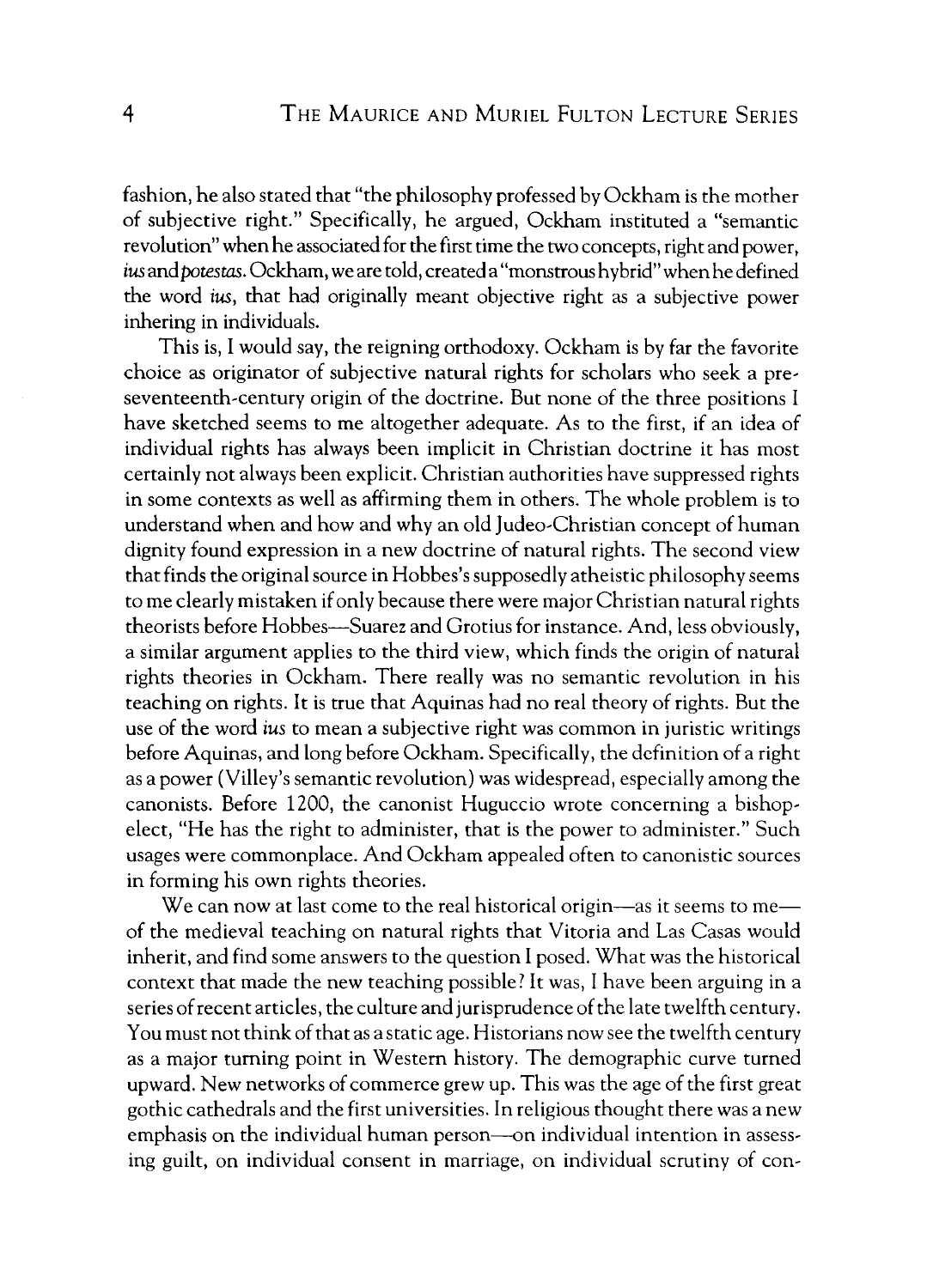science. Above all the twelfth century was an age oflegal renaissance. First came the recovery of the whole corpus of ancient Roman law, then (about 1140) an immensely influential codification of the canon law of the church in the work known as Gratian's Decretum. At the same time in England the first seminal principles of Anglo-American common law were taking shape. Then generations of great jurists in the universities of Europe worked to apply the old texts they had recovered to the new life of their age. Maitland wrote that there was never a time when so much of the sum total of the human intellect was devoted to the study of law as in the twelfth century. And of course in the every day life of the time there was an intense concern for rights and liberties. Bishops and barons asserted their rights against kings. All over Europe, merchants and craftsmen in the newly emerging communes sometimes bought their rights from overlords, and sometimes fought for them.

Of course all these rights were rights of particular persons or classes; they were not at first conceived of as natural rights. Sometimes this is thought to be the essential difference between medieval and early modern rights theories. Villey indeed thought there could be no jurisprudence of natural rights before Ockham had invented a philosophy to justify the doctrine. But in fact, the everyday use of the work *ius* to mean a subjective right, a rightful power or claim, soon infected the academic language of the jurists when they came to write of natural right. The Latin term *ius naturale* had formerly meant natural law or objective justice. The canonists who wrote around 1200, reading the old texts in the context of their more humanist, more individualist culture, added another definition. In their writings *ius naturale* was now sometimes defined in a subjective sense as a faculty, power, force, ability inhering in individual persons. There are echoes of Stoic language here but also a shift in meaning. Stoic teaching on natural law never led on to a doctrine of natural rights; medieval teaching did so, and quickly. By the middle of the thirteenth century the lawyers were beginning to develop a whole series of natural rights—a right to self-defense, a right to consent to government, a right of the destitute poor to be supported from the surplus wealth of the rich, a right to due process in law courts. About 1250, Pope Innocent IV wrote that to own property was a right derived from natural law. Even infidels enjoyed this natural right according to Innocent. Three centuries later, in defending the American Indians, Las Casas appealed to this text and to all the rights I have mentioned, with innumerable explicit citations of the medieval legal sources.

This means that by 1250 a sophisticated legal language existed in which a doctrine of natural rights could be expressed. But it is a long way from 1250 to 1500 and the opening up of America. There was no certainty that the new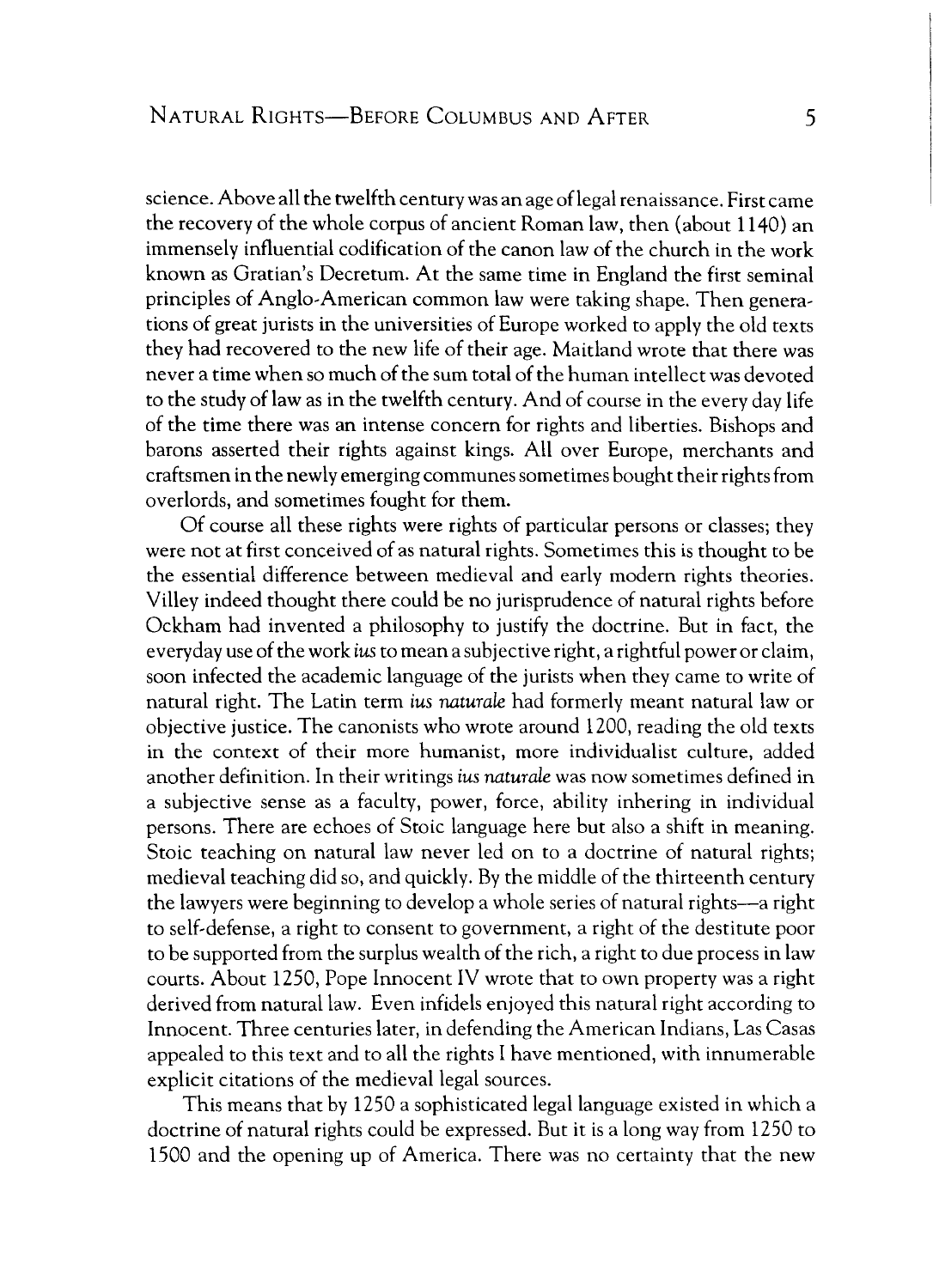doctrine would survive. Most non-Western cultures, 1 have said, have not expressed their deepest intuitions about morals and politics in the language of natural rights. Nor did traditional Christianity before the twelfth century. But, as it happened, new historical contexts arose, new circumstances in which the rights language of the lawyers was preserved and applied in new ways.

The next such context was a great controversy over Franciscan poverty and property at the beginning of the fourteenth century. The Franciscans claimed that they had abandoned all forms of ownership and all rights to property. The pope of the time, John XXII, denounced this doctrine. He said that there could be no licit use of anything without a right of using. The Franciscans for a time defied the pope and defended their own understanding of evangelical poverty as a system altogether without rights. A substantial literature of argument and counter-argument grew up, much of it focused on the concept of natural rights. In it, the language of lawyers was drawn into the writings of eminent philosophers and theologians for the first time.

It was this controversy that inspired the political writings of William of Ockham. Ockham did make some distinctive contributions. He had an interesting doctrine of contingent natural rights, related to basic human needs but varying according to the conditions of particular societies. It is a notion that might be applied to some modern problems of cultural relativism. Ockham also turned the old concept of Christian freedom found in St. Paul's epistles into an argument for natural rights. Even the pope, he wrote, could not injure "the rights and liberties conceded by God and nature."The point is that in all this Ockham was not embarking on a "semantic revolution." He was carrying on an established tradition of juridical discourse. In his political works he hardly ever referred to his nominalist philosophy, but he constantly quoted earlier legal sources. A French scholar, Georges de Lagarde, once counted the citations in one book of Ockham's *Dialogus.* He found 3 references to Thomas Aquinas, 12 to church fathers, 65 to Scripture, and 313 references to canon law. If you want to reflect on jurisprudence sublimating into political philosophy, you can see it taking place on the pages of Ockham's political writings.

The Franciscan controversies eventually died away; in the end nearly all the friars reluctantly accepted the pope's rulings. Again the doctrine of natural rights might have faded away too. But it did not. There was, for instance, one other historical context which led to the vigorous reassertion of the doctrine before the discovery of America. This was the conciliar movement of the years around 1400, a movement aiming to reform the church and to end the great schism in the papacy. The most important figure for us is the French theologian, Jean Gerson. He gave a very influential definition of a right as "a faculty or power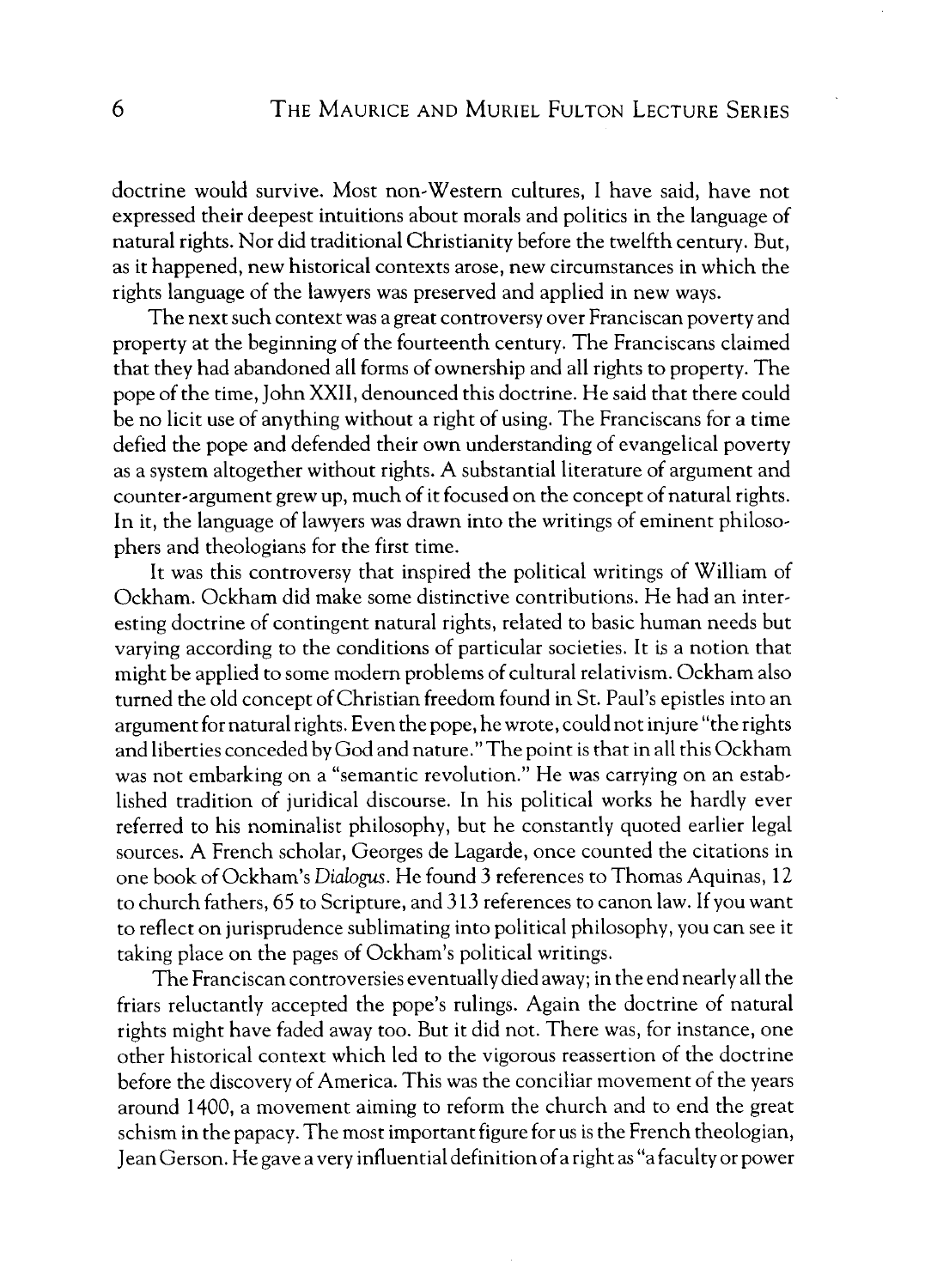belonging to anyone according to right reason," and from this definition he derived a natural right of self-defense against a tyrannical pope and a natural right of liberty through which each individual Christian could seek his own salvation even in a corrupt church. But Gerson also had a very strong doctrine of the church as an ordered organic community, a mystical body in theological language. It did not occur to him to find a fundamental opposition between individual rights and community values. He cherished both. Gerson's definition of a right was often quoted by the Spanish authors of the sixteenth century-by Vitoria for instance and also by De Soto and Suarez. Gerson's teachings were very much alive in the University of Paris a century later, when Vitoria went from Spain to study there in 1507, when the first news of the American discoveries was filtering into the consciousness of Europe.

A tradition of natural rights was thus quite old and quite widely diffused in both legal and theological writing at the time of the discovery of America. But there was a disquieting development. The tradition was becoming moribund. The scholastic debates about natural rights of that time are full of philosophical subtleties, but they have little to do with the real world. They do not apply to anything in particular. They seem like arguments for the sake of argument, clever intellectuals playing clever intellectual games. For instance, in earlier natural rights theories and again in those of the seventeenth century it was often asked whether a right to property-dominion-came from natural law or civil law. When John Major addressed the question at Paris about 1500 he took a deep breath, so to speak, and said to his students that, to begin with, there were *eight* kinds of dominion to consider. They were: dominion of the blessed, dominion of the damned, original dominion, natural dominion, gratuitous dominion, evangelical dominion, civil dominion and canonical dominion. The students must have been very impressed if not completely baffled. The argument based on these distinctions went on and on; and most of it had nothing to do with any real problem of just ownership in the real world.

Metaphysical problems arose. What is a right? Is it an aspect of personality? Not exactly. Is it a thing then? No, not exactly. A right is rather a kind of relationship between a person and a thing. But according to the prevailing nominalist philosophy abstract relationships have no real existence. Only individual entities exist. So perhaps rights do not exist either. The author concluded cautiously that perhaps it is better not to apply metaphysical distinctions to legal problems.

Teasing conundrums were propounded. A companion and I go into the wilderness. My companion has a loaf of bread. He sets it down between us. There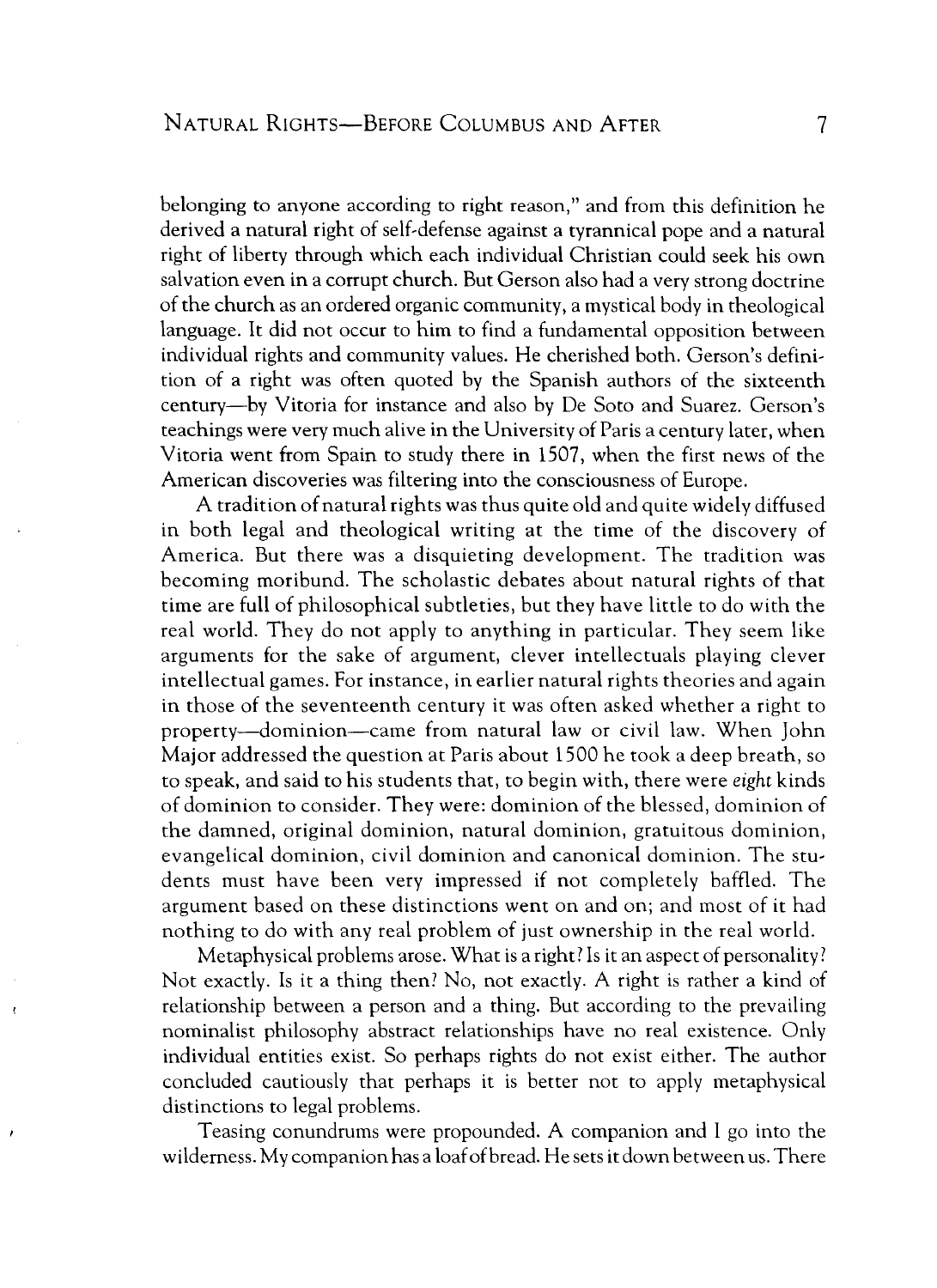is just enough bread to feed one person. Do I have a natural right to take the loaf? It seems not, because the bread belongs to my companion by civil law, and by natural law to he has a right to use it in a state of necessity. But then, surely I am more obliged to preserve my own life than his; and the law of nature works as well for me as for him; and positive human law does not apply in the wilderness, and the bread is not actually in his possession. So I can take it. But, the author adds, the opposite conclusion is also probable. It is just the kind of tired scholasticism that the humanists were trying to laugh out of existence. You must remember that it is perfectly possible to make coherent political theories without the concept of natural rights, and Renaissance writers often did so. There is no talk of natural rights in Thomas More's *Utopia,* written about this time, still less in Machiavelli. Perhaps the whole doctrine of natural rights-reduced to this late scholastic word-play, far removed from real life-would have been swept away in the new world of Renaissance thought.

The discovery of America changed all this. Quite suddenly the abstract scholastic discourse became relevant to a great new world-historical problem, the possible justifications of colonialism, the rights of indigenous peoples. A great debate grew up in Spain which reached a climax in the confrontation of Las Casas and Sepulveda in 1550. One of the first major participants was Vitoria, who had heard all those arid scholastic debates about the theory of rights during his years of study in Paris. Indeed he summarized some of them in his own commentary on Thomas Aquinas. We are still, it seems, in the world of dusty late medieval scholasticism. But when Vitoria gave his first Relectio de Indis two or three years later there was a sharp change of tone. "I will pass over what I have written about rights and dominion elsewhere," he said; there were much more important matters to be considered. At this time, it was enough to say that dominion, ownership, was a right, not just naked power. For Vitoria it was a right that inhered in man because he was made in the image of God. The whole question was whether the Indians had this right of dominion. Most certainly they did, Vitoria insisted. And so the argument moved on to the famous discourse about the unjust titles and possibly just titles of Spain in the New World.

Some modern authors have argued that Vitoria and Las Casas were such faithful followers of Thomas Aquinas that they always defended the Indians in terms of objective justice and the common good, not in terms of individual subjective rights. But it is not so. Las Casas repeatedly referred to the natural rights of the Indians, rights that belonged to them by natural law: a right to liberty, a right to property, a right to self-defense, and a right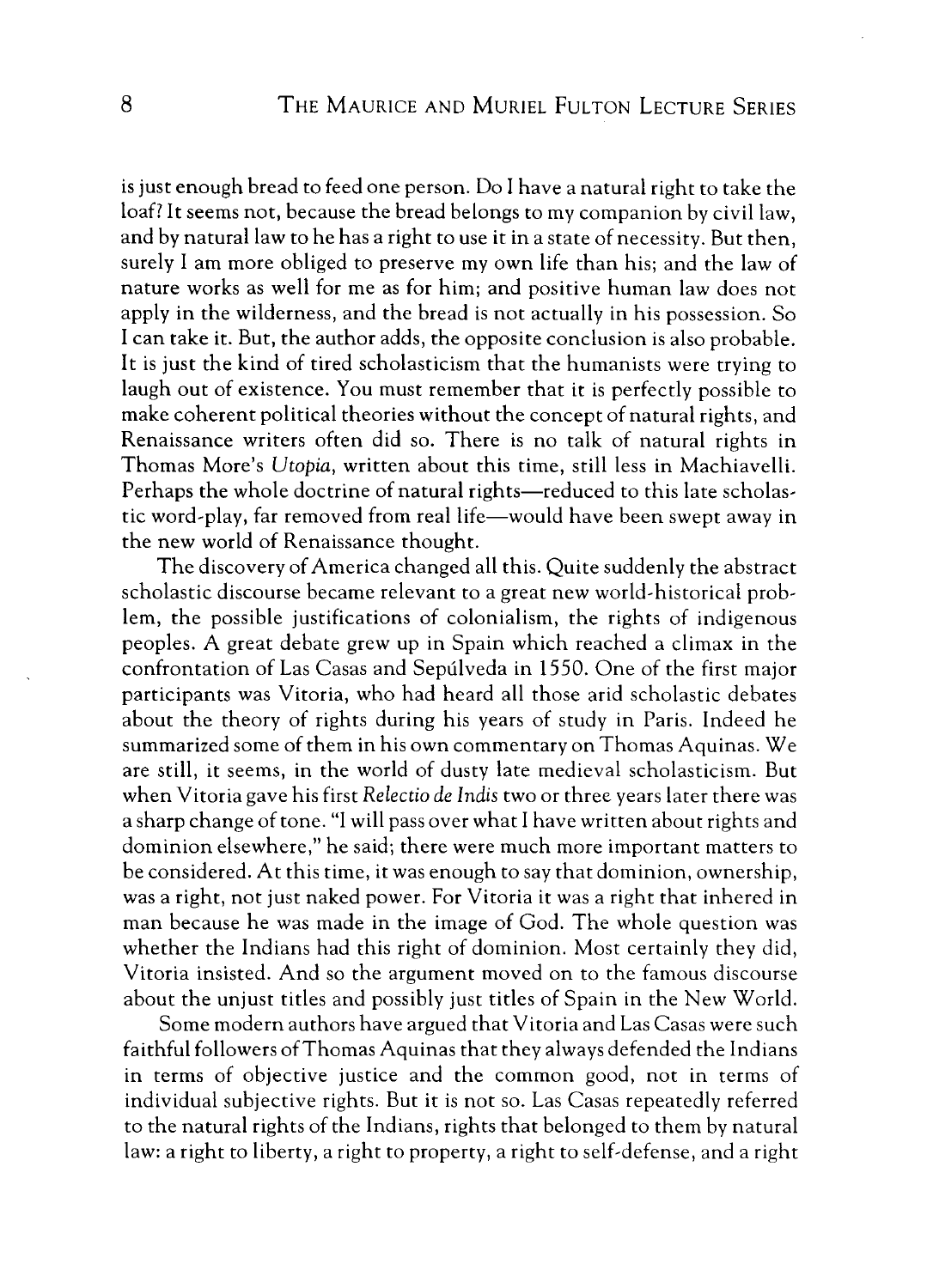to choose their own rulers. He added elaborate references to the supporting texts of medieval jurisprudence to back up his argument.

The nature of the argument of Las Casas can be well illustrated by considering just one example, the fundamental right of liberty. According to one modern scholar, Andre-Vincent, when Las Casas defended the cause of the Indian peoples, he never asserted a subjective right to liberty, a right inhering in individual persons. In fact, however, Las Casas did insist specifically on this conception of rights when, in his last major work, he discussed the need for the Indians to consent if they were to give up their liberty and so legitimize Spanish rule over them. Here he deployed the medieval legal phrase, *quod omnes tangit*  ("What touches all is to be approved by all"), a doctrine of Roman private law that had been developed into a broad constitutional principle by the medieval canonists. Las Casas now applied it to his American Indians. Whenever a free people was to accept some new obligation or burden, he explained, it was fitting that all whom the matter "touched" should be summoned and should freely consent. Then Las Casas added, now restating earlier canonistic doctrine in considerable technical detail, that a group of people could have a right either as a corporate whole or as separate individuals. In the first case the consent of a majority was sufficient; in the second case the consent of each individual was required. Las Casas maintained that this latter kind of consent-individual consent-was needed to legitimize Spanish rule over the Indians. Where the right to liberty was concerned, the consent of a whole people could not prejudice a single person withholding consent. The case was "common to all as single individuals." It would detract from the right of each one *(iuri uniuscuiusque vel singulorum)* if they all lost "sweet liberty." Rather than a majority prejudicing a minority in such a case, the opinion of the minority dissenters should prevail. This was a really extreme doctrine of individual natural rights and specifically of the right to liberty. It perhaps illustrates how crotchety Las Casas would grow in his old age; but it also illustrates the jurisprudential foundation of early modern rights theories.

There is one further point. Las Casas was indeed a fervent Thomist. He interwove the teachings of Aquinas on natural law with his juridical arguments for natural rights. This raises the whole question of the relationship between law and philosophy in their historical development. Michel Villey maintained that metaphysics always preceded jurisprudence. There had to be a nominalist philosophy before there could be a jurisprudence of rights. The truth is more complex and more interesting. In the twelfth century, Gratian assimilated elements of the Stoic philosophy of law in his great canon law collection, the Decretum. Then Aquinas made quite extensive use of Gratian; then from about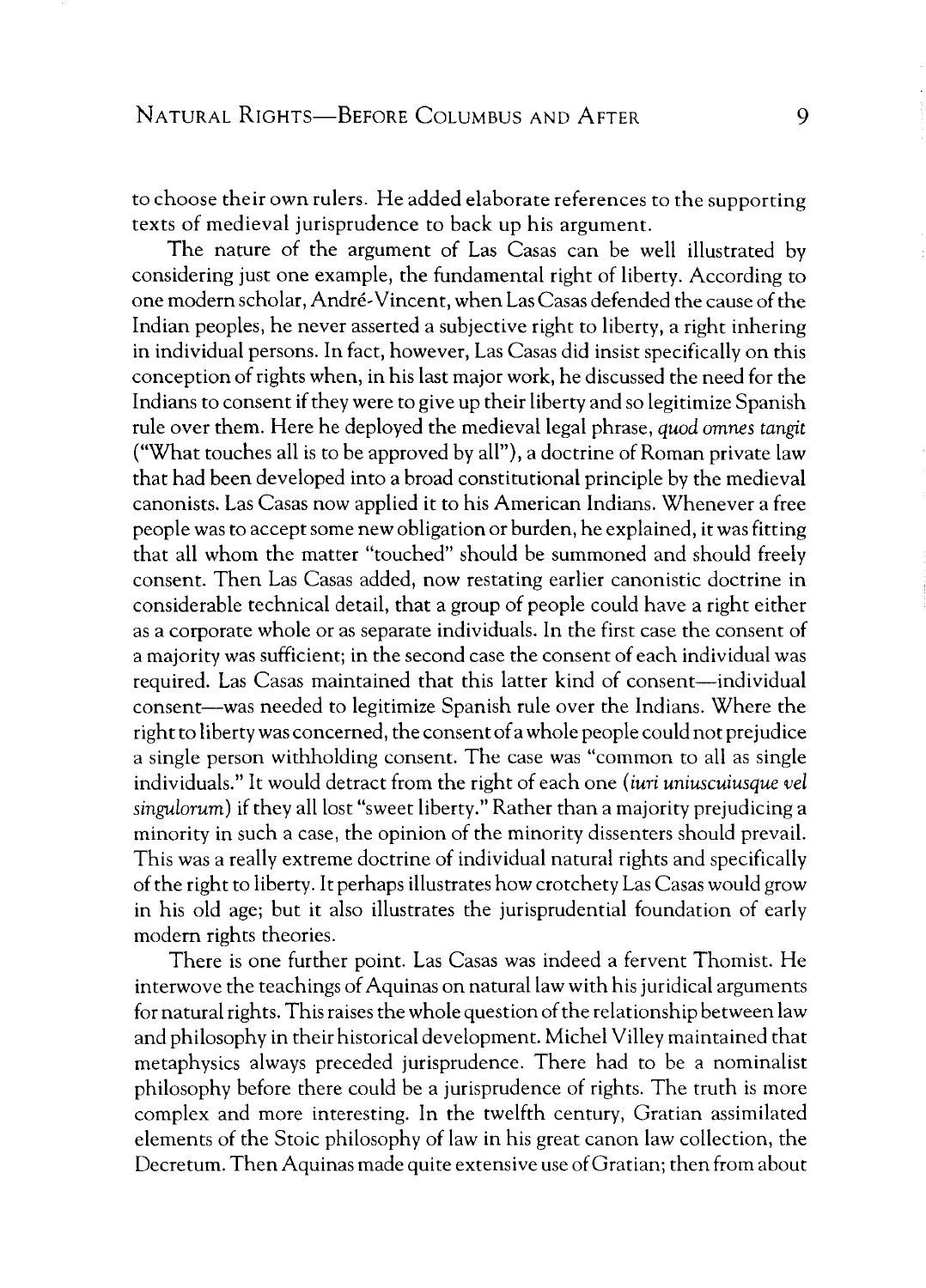1300 on the canonists began to cite Aquinas in their commentaries; then Ockham in turn drew on the canonists. What is involved is not a simple dependence of one discipline on the other but a constant interplay between jurisprudence and philosophy from the twelfth century onward.

The discovery of America, then, did not lead suddenly to the creation of a new tradition of natural rights. It gave new life to an old tradition, one that on the eve of the discovery was becoming exhausted. In Vitoria, the tired old arguments begin to glow with new meaning, in Las Casas they catch fire in a passionate polemic for the rights of the Indians. And once the old tradition was revived, it was never lost. In the work of Suarez, the concept of subjective rights was drawn into a broader synthesis of political and social theory; and from Suarez it passed to Grotius and so into the mainstream of Western political thought.

I said that a historical approach might help us to address some modern problems in a more informed fashion. We might learn, for instance, to appreciate better the variety of cultural environments within which a doctrine of rights could take root and flourish. Medieval society was Christian and Western, but in many ways it was more like the society of an underdeveloped country nowadays than like a modern industrial state. We might learn from Gerson that individual values and community values don't have to be in conflict. They can exist in a state of symbiosis, even synergy. Individual rights flourish best in healthy communities. Finally we can learn that the idea of individual natural rights is not some late nominalistic or atheistic aberration from an older sounder medieval tradition oflaw. Rather it is rooted in the very foundations of Western jurisprudence, in the twelfth century when all the great legal traditions of the Western world were taking shape—English common law, the canon law of the church, and the revived and reinterpreted Roman law.

There is a final irony in all this. The principal beneficiaries of all the new thought about natural rights stirred up by the discovery of America were not the hapless Indians. They were later generations of Western people. As for the Indians, the battles of words that were sometimes won in Madrid or Salamanca were too often lost amid the hard realities of life in Mexico or Peru. But in Europe the idea of natural rights, the rights of man, was persistently reasserted. It was used to define the rights of Englishmen in the seventeenth century, then of English colonists in North America, then of Frenchmen. The demand for rights, human rights as we say nowadays, remains a battle-cry of the oppressed in many parts of the world in our own era.

I said earlier that the idea of subjective natural rights seems to be of distinctively Western origin. That does not mean that it is necessarily irrelevant for everyone else. Marxism too was a doctrine of distinctively West European